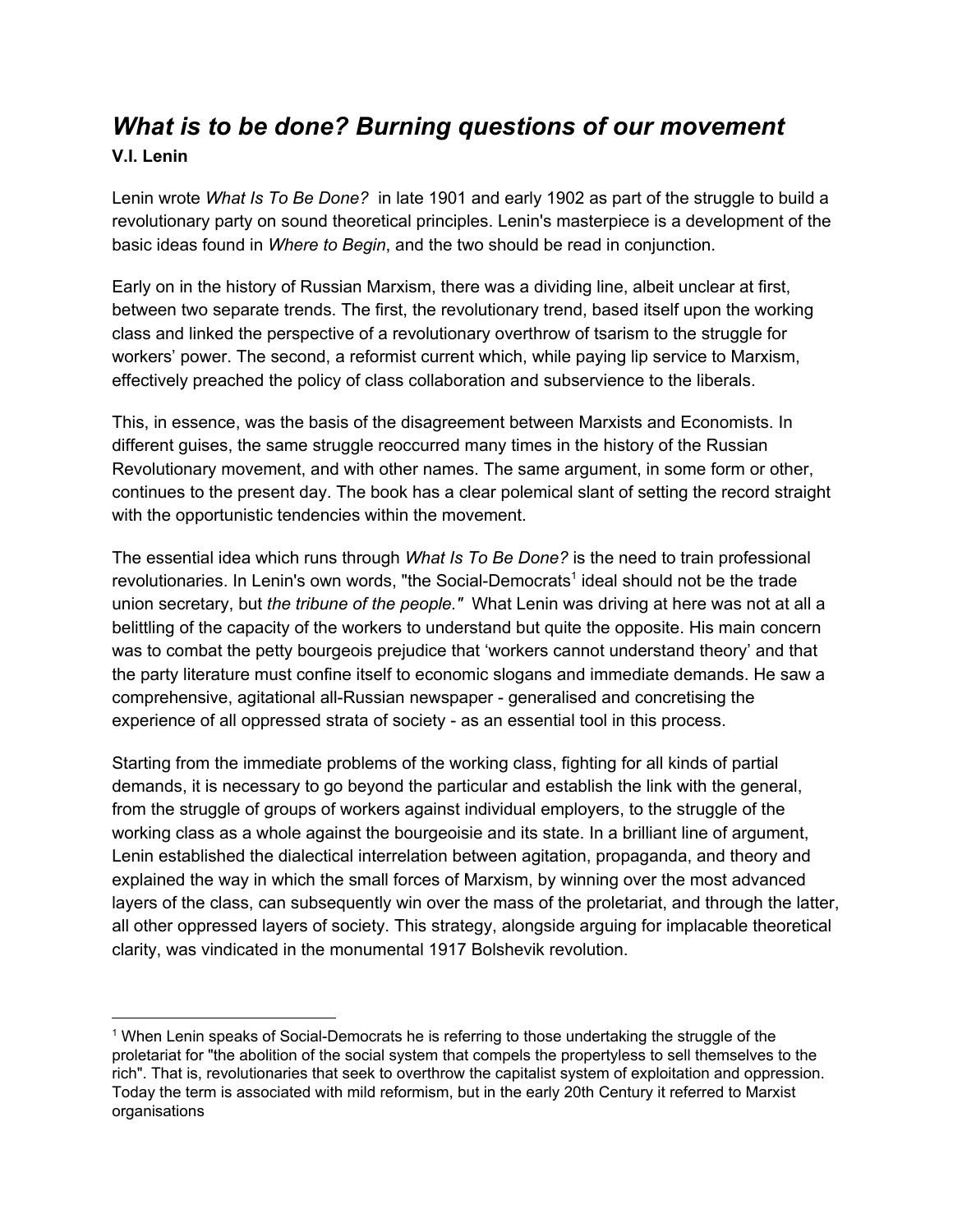It should be clear from Lenin's writings that the development of the revolutionary party is a complex process that goes through different stages and takes shape over a number of years and even decades. Its birth pangs can be painful and it is subject to continuous crystallisation, regroupings and even splits before emerging as a mass force. *What is to be Done?* was part of this crystallisation.

While correctly polemicising against the Economists' slavish worship of 'spontaneity', Lenin allowed himself to fall into the error of exaggerating a correct idea and turning it into its opposite. In particular, he asserts that socialist consciousness:

"[W]ould have to be brought to them [the workers] from without. The history of all countries shows that the working class, exclusively by its own effort, is able to develop only trade union consciousness, i.e., the conviction that it is necessary to combine in unions, fight the employers, and strive to compel the government to pass necessary labour legislation, etc."

This one-sided and erroneous presentation of the relationship of the working class and socialist consciousness was not an original invention of Lenin, but was borrowed directly from Kautsky, whom he regarded at that time as the main defender of orthodox Marxism against Bernstein. Lenin himself later stated he had 'bent the stick too far' one way to correct for an error of the opposite kind. History has shown many times, starting with the Chartists, that the working class in struggle can indeed arrive at a socialist consciousness. Despite this one exaggeration, Lenin's *What is to be Done?* contains a wealth of knowledge on the importance of the revolutionary party, which today deserves much greater study. In fact, Krupskaya, Lenin's wife and co-worker, urged its study "by everyone who wants to be a Leninist in deeds and not words."

# **Chapter I: Dogmatism and 'Freedom of Criticism'**

It is no surprise that *What Is To Be Done?* opens with a quote from Lassalle to Marx: "Party struggles lend a party strength and vitality; the greatest proof of a party's weakness is its diffuseness and the blurring of clear demarcations; a party becomes stronger by purging itself." This sets the tone for the book.

Out of such clashes, there emerged a new political clarity, which provided the Party with greater cohesion and confidence. As Marx explained, the revolutionary party is a living organism, which evolves at each stage of its development. Over a period of time, the movement had attracted all kinds of accidental elements with alien ideas that played a very negative role. These opportunist pressures that existed within the movement reflect nothing other than the pressures of capitalism.

'Freedom of criticism' had become a fashionable slogan, preached by the Economists who sought to drive "Social-Democracy into trade unionist channels". This trend aimed at altering the role of the Social-Democratic party from a party of social revolution into a democratic party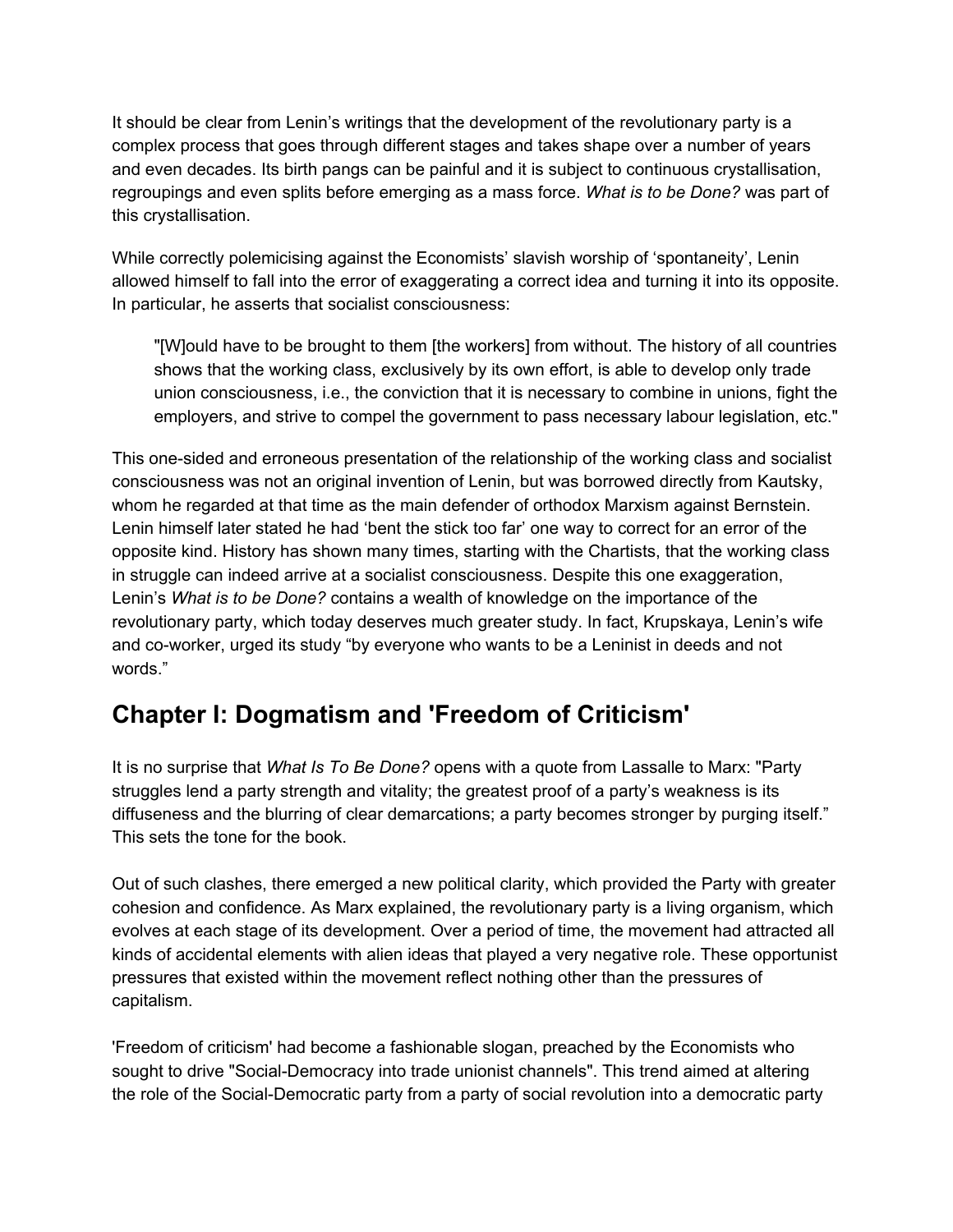of reforms. This so-called 'critical' trend is just another brand of opportunism: the freedom to introduce bourgeois ideas and bourgeois elements into the struggle for socialism.

*Robacheye Dyelo* was the main mouthpiece of this slogan, a newspaper that openly defended Berstein's revisionism. The fundamental political tenet Lenin identifies as Economism is the idea of letting workers carry on the economic struggle (the struggle for better conditions for wage-labour), and leaving the political struggle to the Marxist intelligentsia and liberals. This approach is a textbook example of workerism, an attempt to lower the political level to 'bread and butter' issues as a short-cut to the masses.

As such, Lenin argues that this trend is nothing more nor less than a new variety of opportunism. This unity that they preached would allow alien class ideas and forces within the building of the revolutionary party. However, the defenders of 'freedom of criticism' cite the 1880s and 1890s as an example of how Marxist literature blossomed with the 'Broadchurch' attitude advocated by *Robacheye Dyelo.*

Lenin concedes that thanks to the alliance between the Legal Marxists, primarily bourgeois democrats, vulgarised Marxist ideas triumphed over those of Nerodnism. But he argues that the basis of such an alliance must be "the full opportunity for the socialists to reveal to the working class that its interests are diametrically opposed to the interests of the bourgeoisie." This would not be so if the 'critical' trend had their way, as they have long since rejected the idea of workers power and socialist revolution. The Economists complaints amounted to wanting to subordinate the movement to "eclecticism and lack of principle."

Lenin references Engels' emphasis on the importance of theoretical struggle. He attacked those who wanted a free-for-all to dilute or abandon revolutionary politics. "At this point, we wish to state only that the role of vanguard fighter can be fulfilled only by a party that is guided by the most advanced theory." In response, he was accused of an inability to compromise and of being sectarian. But Lenin warned his fellow comrades against being dragged into the "marsh" by those who wanted to take them in this direction. As he famously states:

"Without revolutionary theory there can be no revolutionary movement. This idea cannot be insisted upon too strongly at a time when the fashionable preaching of opportunism goes hand in hand with an infatuation for the narrowest forms of practical activity."

### *Questions:*

- 1. Can you think of any examples of workerism today?
- 2. In what way is pandering to the reformist milieu within the labour movement detrimental to the building of a Marxist tendency?
- 3. Lenin's arguments against the 'freedom of criticism' are often criticised by reformists and academics alike for supposedly planting the seeds of totalitarianism. How would you respond to this criticism?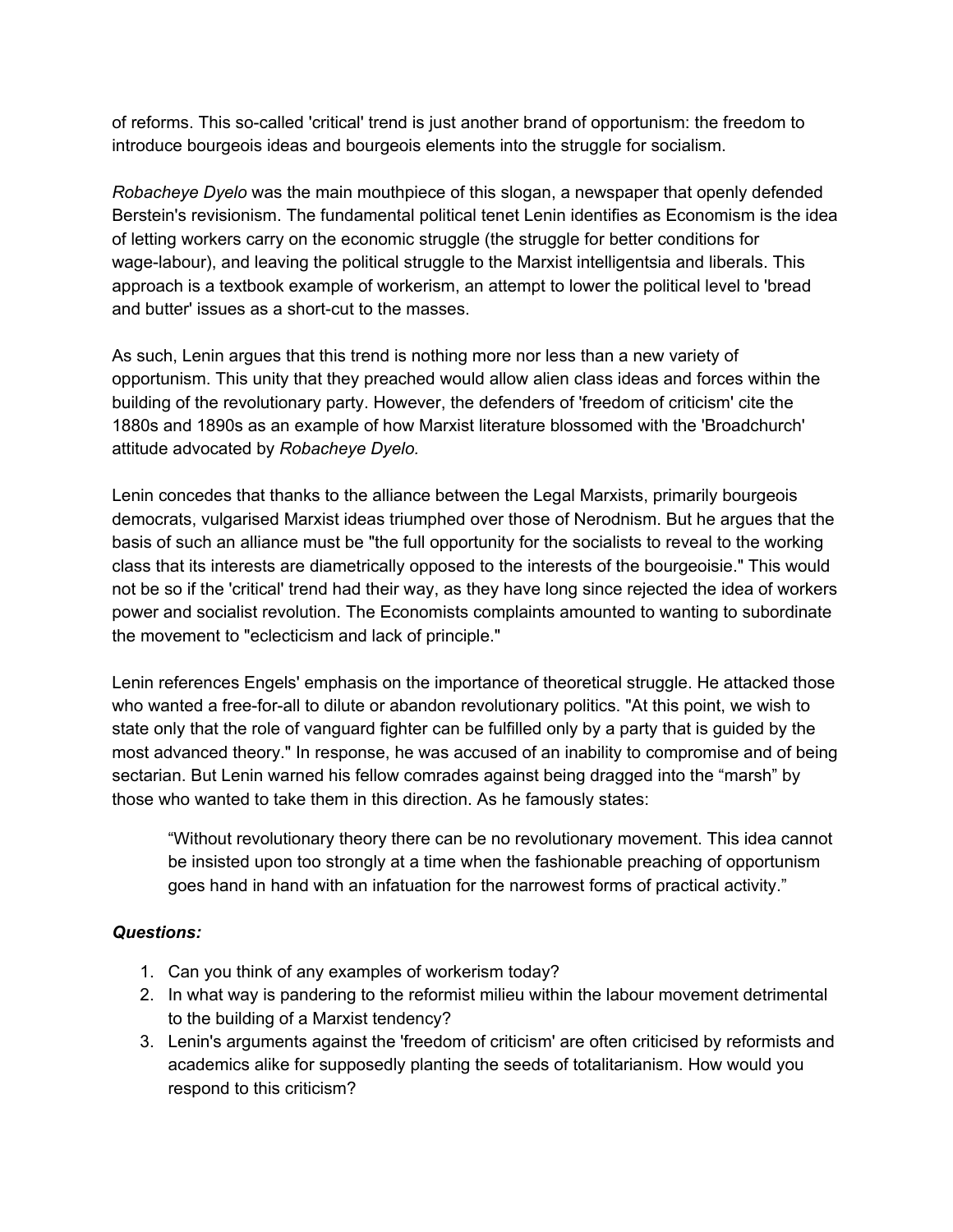- 4. In what way does *Robacheye Dyelo* distort Marx's statement that "Every step of real movement is more important than a dozen programmes"?
- 5. How can we best combat opportunistic tendencies within our movement?

# **Chapter II: The spontaneity of the Masses and the Consciousness of the Social-Democrats**

Lenin begins the chapter by acknowledging that the strength of the present movement lies in the waves of strikes shaking the country. The weakness, however, lies "in the lack of consciousness and initiative among the revolutionary leaders." The awakening of the masses in the 1890s showed that the spontaneity of the movement represents consciousness in an embryonic form.

This was contrary to the prevailing opinions on such a matter. The Economists bowed down before this spontaneity, leading to Lenin's harsh criticism of this strategy. It is here that Lenin bent the proverbial stick too far, claiming that the working class, left to its own devices, can only achieve a trade unionist consciousness (i.e. the struggle for economic betterment within the confines of capitalism). The British working class, to give one example, at one point went beyond the bounds of a mere trade union consciousness. The Chartists passed from the idea of partial reforms and petitions to the idea of a general strike ('the grand national holiday') and even armed insurrection (the Newport uprising). This occured not only before Lenin's time, but before the *Communist Manifesto* was penned.

Though it is true that Marxist theory, the highest expression of socialist consciousness, was not thrown up by the working class, the point is unfortunately taken to the extreme and becomes one-sided. Despite this, the chapter offers a wealth of information, alongside sound argumentation, as to the interrelation between the class and the leadership.

Lenin is arguing against *Rabochaya Mysl's* attempt to belittle the role of 'the conscious element', that is, the role of the Social-Democrats. He poses the question as to how one can understand the statement being put forward that the mass working class movement will determine the tasks. On the one hand, this could be taken as bowing to the spontaneity of this movement, i.e. reducing the Social-Democrats to tail-ending the growing movement. On the other hand, this could be taken to mean that the growing movement poses new theoretical, political and organisation tasks for the Social-Democrats. The Economists are inclined towards the first interpretation, lazily believing the mass movement relieves the hardship of revolutionary work. Lenin, on the contrary, understands this period as presenting definite and more complex tasks in order to harness the initiative and energy of the masses. He poses the question as follows:

"But what else is the function of Social-Democracy if not to be a "spirit" that not only hovers over the spontaneous movement, but also raises this movement to the level of "its programme"? Surely, it is not its function to drag at the tail of the movement."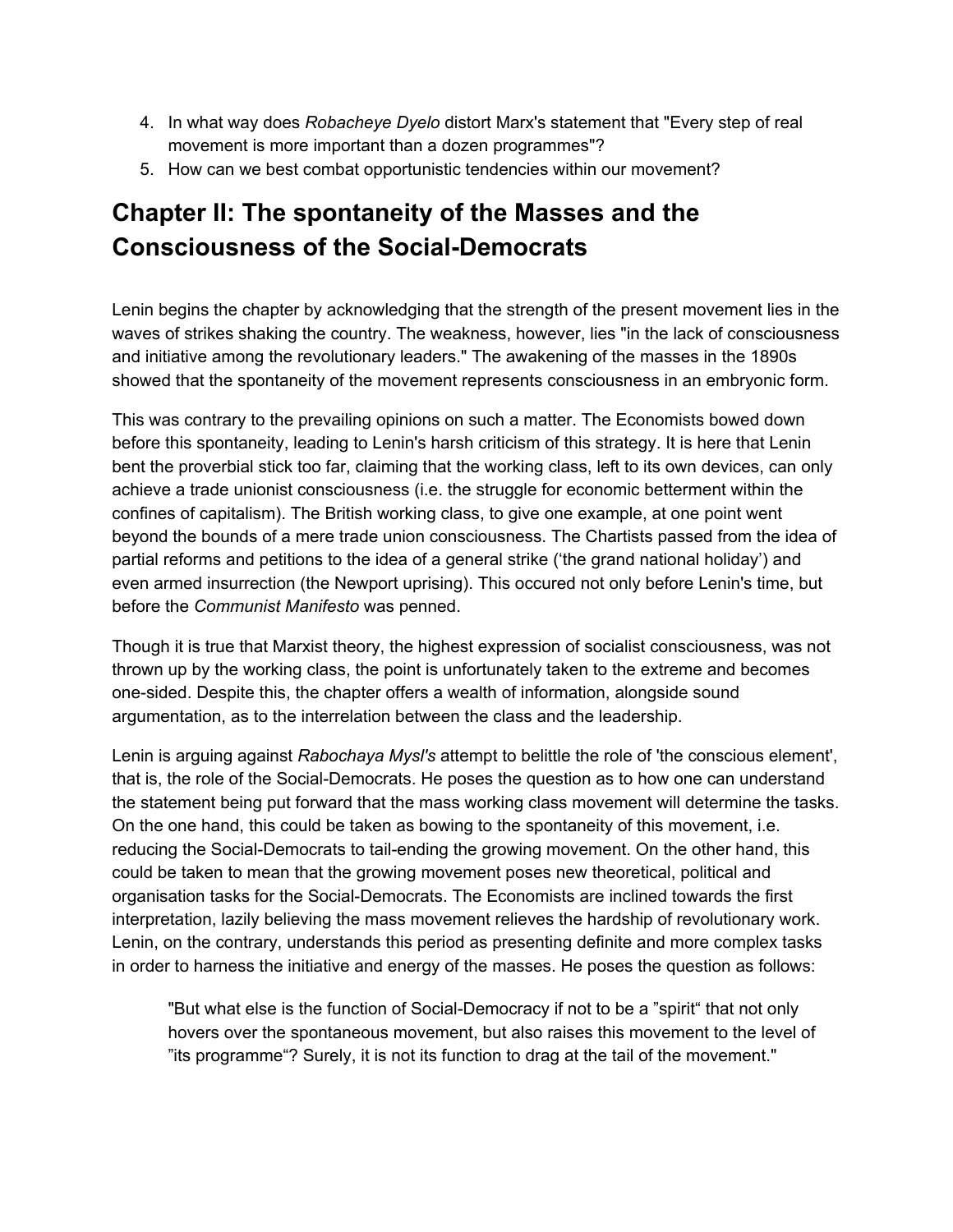Simply put, the spontaneity of the masses demands a high degree of consciousness from revolutionaries. Without an independent ideology, the masses cannot succeed in their struggles. That is why Lenin argues that the belittling of revolutionary ideas by the Economists only serves to strengthen bourgeois ideology.

### *Questions:*

- 1. What is the relationship between the working class and the revolutionary leadership?
- 2. Can you give an example of the spontaneity of the masses going beyond trade union consciousness?
- 3. Why would not intervening in workers' struggles, and simply leaving it to the spontaneous movement of those involved, be a bad idea?
- 4. Why is dialectical materialism the Marxist method a crucial weapon against bourgeois ideology?

# **Chapter III: Trade-Unionist Politics And Social-Democratic Politics**

The Economists do not reject politics wholesale, but have what Lenin describes as a purely trade-unionist conception of politics. He repudiates the idea that Social-Democratic activity should merely be that of fighting for better terms for the sale of labour-power. Social-Democrats should not limit themselves to the working classes' relation to a given group of bosses, but must broaden the horizons of the working class' relation to all classes of modern society.

On this note, Lenin argues that political education cannot be confined to "the propaganda of working class hostility to the autocracy." Similarly, the role of revolutionaries today is not to inform the working class that they are oppressed by their bosses, as it is them that experience this on a daily basis. The working class are not children to be fed on such a gruel. Instead, agitation must be carried with regard to "every concrete example" of oppression, in order to fulfill the task of developing political consciousness. This cannot be achieved if we "do not undertake the organisation of the political exposure of the autocracy in all its aspects."

Lenin rejects the slogan being put forward by the Economists for the economic struggle to be lent a political character. He points out that this is the task of trade unions, not revolutionaries. "In a word, it subordinates the struggle for reforms, as the part to the whole, to the revolutionary struggle for freedom and for socialism." It is only possible to raise the activity and consciousness of the masses when it is not limited to "political agitation on an economic basis".

This places a clear dividing line between Lenin and the Economists. Instead of focusing primarily on the way in which they are oppressed, Lenin insists that the most politically conscious layers must learn from topical events and political facts "to observe every other social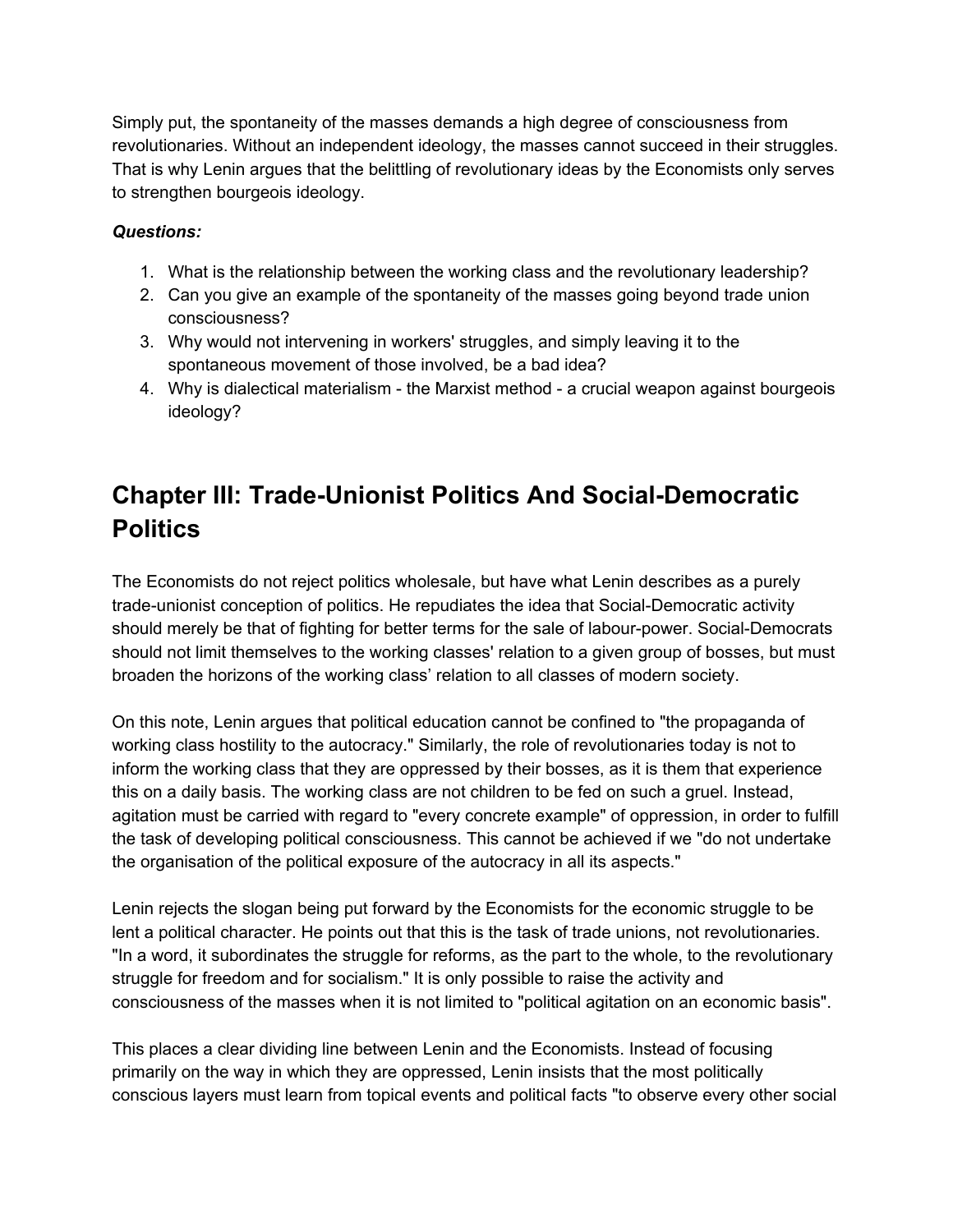class in all the manifestations of its intellectual, ethical and political life." It is only on the basis of an all-sided political exposure - the broadest political agitation - that the work being carried out by revolutionaries can be considered "truly Social-Democratic."

Lenin describes a situation where the Social-Democrats are woefully unprepared for the events unfolding at the time, complaining that they are "lagging behind the mass movement." The masses of workers that are striking over the shameful outrages of their working conditions were more active than the Social-Democrats at the time. This is problematic as it will allow the energy of these movements to be capitalised upon by non-Social-Democratic tendencies, that will seek to convince them of the merits of bourgeois democracy. It is in this spirit of urgency that *What Is To Be Done?* is written. This is the backdrop to Lenin's conclusions of the necessity of trained revolutionary leadership, the only force able *to make conscious the unconscious desire of workers and other social stata to transform society along socialist lines*.

### *Questions:*

- 1. Iskra, Lenin's paper at the time, is accused of "constantly [placing] the revolutionising of dogma higher than the revolutionising of life." Is this a fair assessment of Lenin's arguments and conclusions?
- 2. What is the difference between a propagandist and an agitator? Must a revolutionary be both?
- 3. Why is the conception of "the economic struggle as the most widely applicable means of drawing the masses into the political movement" both a reactionary and harmful one?
- 4. What are the similarities and differences between the Economists and the terrorists?
- 5. Does Lenin's claim that revolutionaries should be the "tribune of the people" exclude work within the trade unions?

# **Chapter IV: The Primitiveness of the Economists and the Organisation of the Revolutionaries**

Lenin connects the dots in this Chapter, explaining that the economic struggle preached by the Economists does not require an all-Russia centralised organisation. This struggle, therefore, does not require an organisation that combines "all the manifestations of political opposition, protest, and indignation", and does not require professional revolutionaries. Instead of exalting amateurish methods and perspectives, Lenin unwaveringly maintains the task of Social-Democrats is to be the leadership required to overthrow capitalism.

Lenin is writing at a time where the birth pains of building a centralised, revolutionary party in conditions of secrecy due to tsarist oppression are felt. But this does not lead him to defeatism, nor the idea of bowing to spontaneity: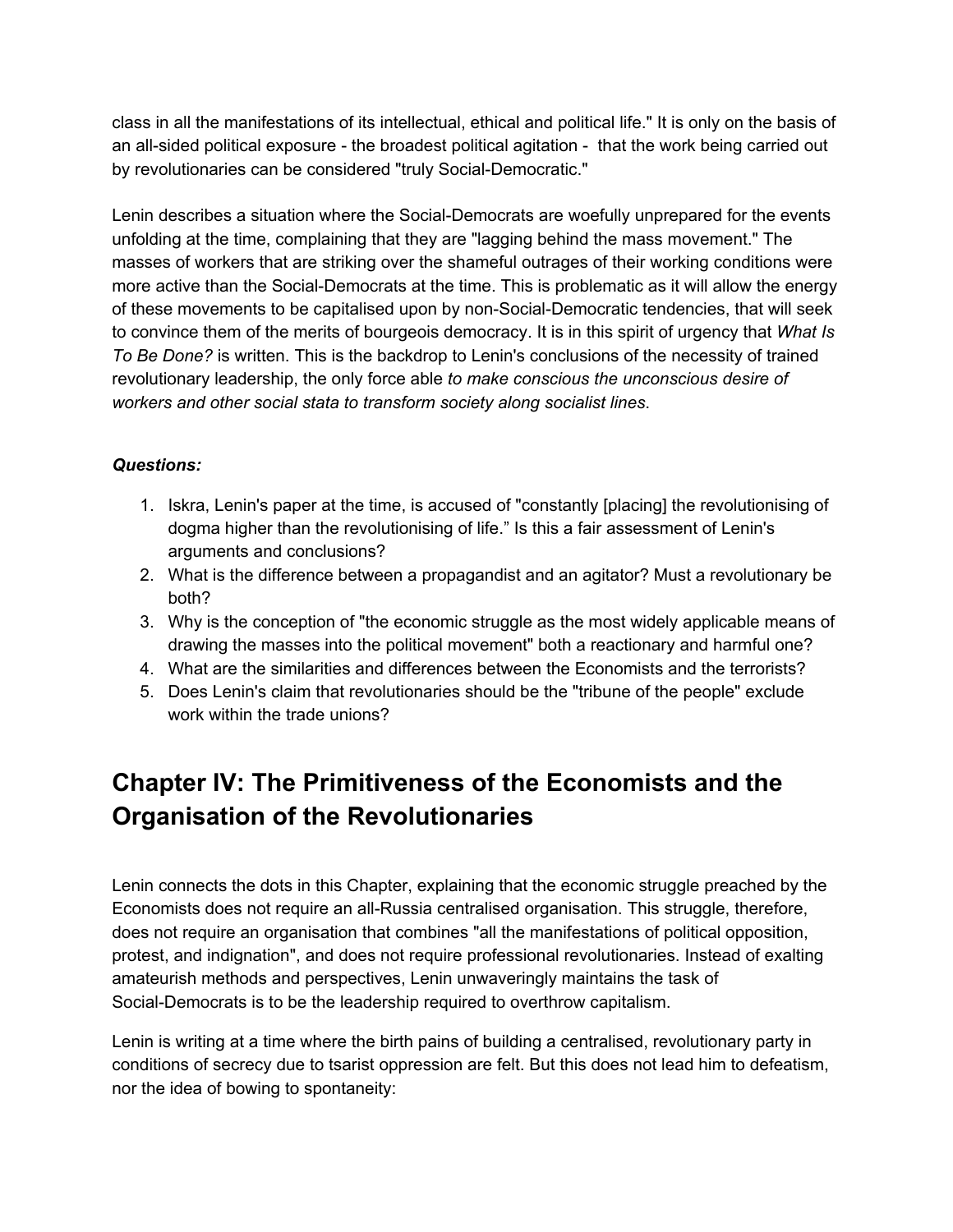"The time has come when Russian revolutionaries, guided by a genuinely revolutionary theory, relying upon the genuinely revolutionary and spontaneously awakening class, can at last – at long last! – rise to full stature in all their giant strength."

Lenin argued that this organisation must consist of revolutionaries that make their revolutionary activity their profession. Within the revolutionary party, there can be no difference between workers and students: all are comrades and communists. All prejudices were left outside and were not welcome. It was not a class question, but a political one. As far as the party is concerned, students who come from a middle-class background are educated, along with worker comrades, in the ideas of Marxism. In doing so, they politically abandon their former class prejudices and come over to the standpoint of the proletariat. He writes:

"In view of this common characteristic of the members of such an organisation, all distinctions as between workers and intellectuals, not to speak of distinctions of trade and profession, in both categories, must be *effaced*."

The most central point of this Chapter is not to champion the degrading of the revolutionary to the level of the amateur. This is what the Economists would have you do. Instead, Lenin argued that the task of the party is "to raise the amateurs to the level of revolutionaries." It is only on this basis that the working class can wage a successful war against its excellently trained enemies (police and gendarmes).

There is a clear emphasis on the need for an all Russian Social-Democratic party. It is on this basis that the agitation could gain more stability, i.e. a consistent, theoretically high line. Lenin sees the past decade as being testament to this. If Social-Democracy relies on local publications, it is very easy for these to be shut down by the police, and the general continuity of the work is harmed. Local organisations should therefore put their energies into an all-Russian newspaper, providing the movement with comprehensive press agitation.

### *Questions:*

- 1. Today it is fashionable for reformists to deny the essence of Lenin's position by presenting it as only valid for the conditions of tsarist Russia. Is the building of a Bolshevik Party a case of Russian exceptionalism?
- 2. How does Lenin address the 'anti-student' prejudices of some of his critics? How can rich students overcome their class backgrounds?
- 3. How does Lenin define a 'professional revolutionary'?
- 4. Is the emphasis on strict secrecy a phase we can expect to enter into in the coming class struggle in Britain?
- 5. What is the importance of centralisation for Marxists?

## **Chapter V: The "Plan" For an All-Russia Political Newspaper**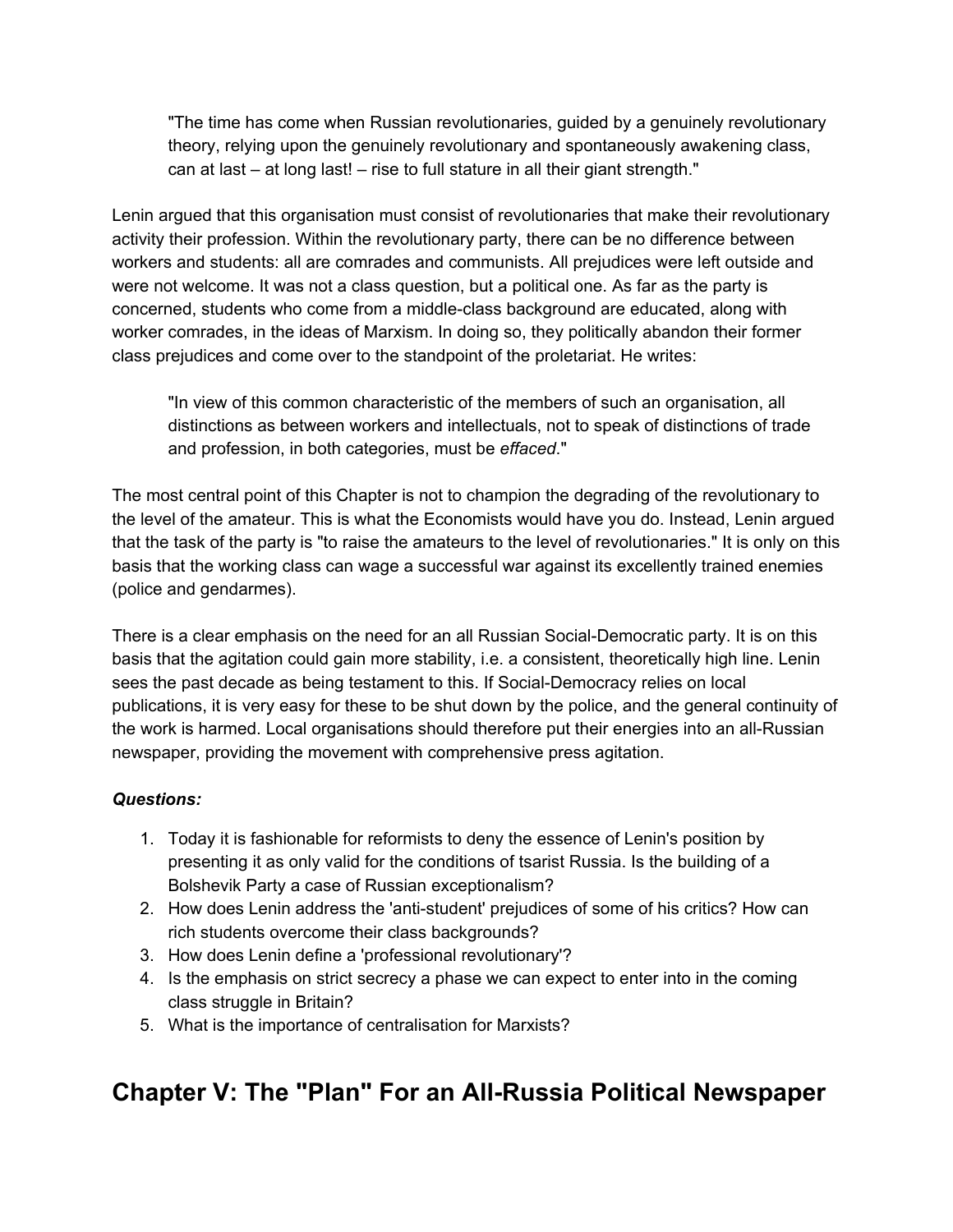Chapter V expands upon the tasks laid out in *Where to Begin?* elaborating a definite plan for the organisation, so that its formation may be undertaken. The plan is criticised by Nadezhin, who gives the following argument:

"We must set to work to build strong political organisations in the localities….if [these] are not trained locally, what significance will even an excellently organised all-Russia newspaper have?...[People] will find it easier to gather and organise around activities that are more concrete…the extensive organisation of local newspapers, the constant activity of local organisations among the unemployed…."

We quote in almost full since this argument isn't unique to the Russian movement at the turn of the last century. One reason that is obvious for centralising the work of producing, collating and formatting our propaganda is simply more time-efficient. But this is of second rate importance. Lenin explains, on the contrary, that it is *impossible* to train the localities without an all-Russia newspaper. The newspaper, he says, is like scaffolding. It is a temporary, secondary structure to the main article being constructed – the Revolutionary Party.

Without scaffolding, only the most simple buildings can be built. Scaffolding enables the builders to see the entire structure rather than only their little portion of it. Or, he says, it is like drawing out a guide line so that a team of bricklayers - the revolutionaries in the localities - can build their bricks next to each other, in a straight line, rather than all over the place in a mess - and can end up with an actual structure, a revolutionary party, rather than a pile of disassembled bricks. In his own words:

"The publication of an all-Russia political newspaper must be the main by which we may unswervingly develop, deepen, and expand the organisation (viz., the revolutionary organisation that is ever ready to support every protest and every outbreak)."

Nadezhdin complains that the Social-Democrats will miss the revolution itself if they resign themselves to this "bookishness". Lenin points out the absurdity of this "eve of the revolution point of view." This view boils down to the idea that it is too late now to discuss and prepare. It is clear that revolutionary organisations need time to prepare - the Bolsheviks underwent decades of careful preparation before their success in 1917. But also, as Lenin correctly argued at the time, those who made nationwide political agitation the "cornerstone of their programme" stand the least risk of missing the revolution.

### *Questions*:

- 1. Organisations like Momentum and the People's Assembly are very concrete examples of how local organisations eschew centralised propaganda. In what way does this weaken their ability to fight the Tories?
- 2. Why do we still have a paper when we have an online website?